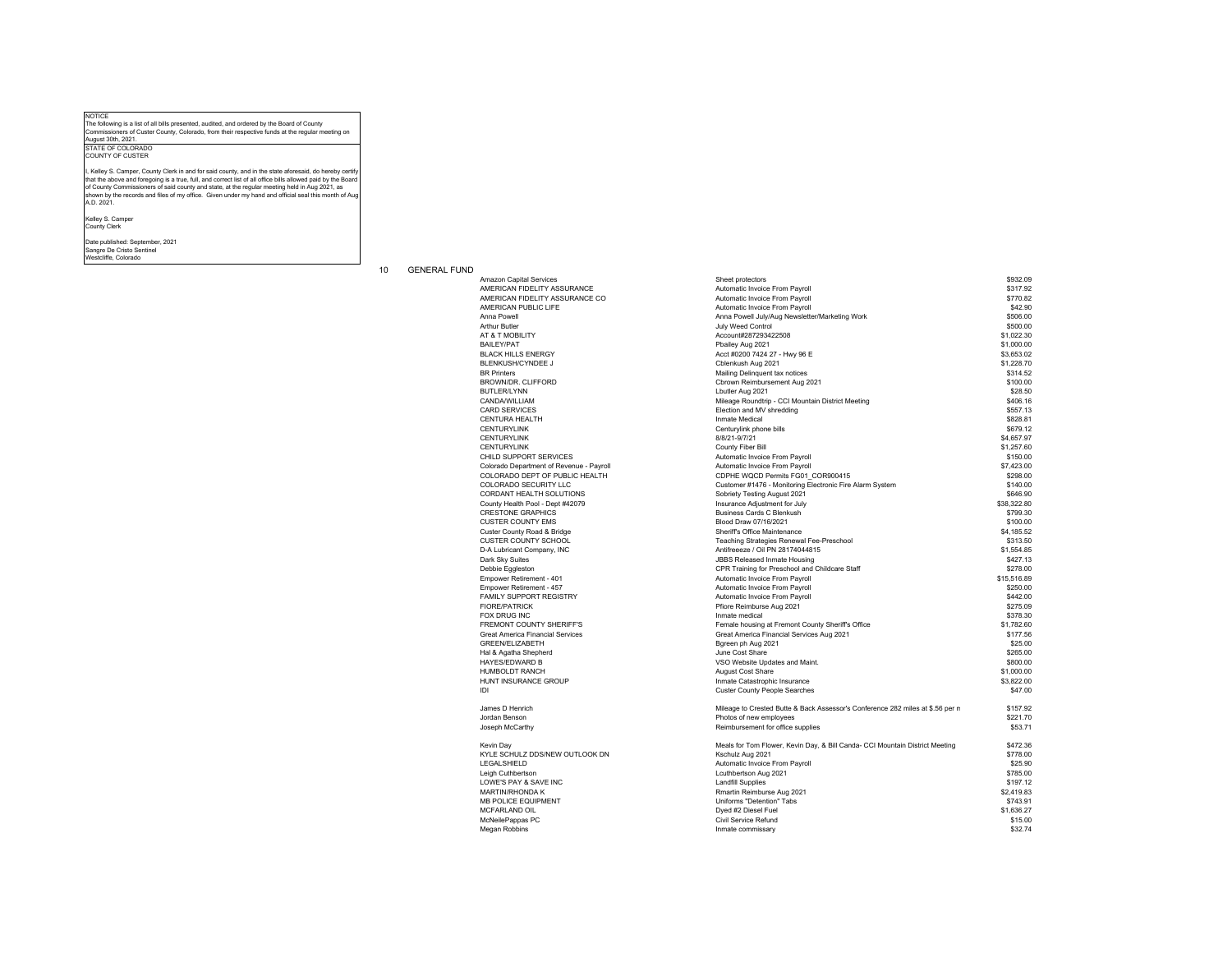|    |                      | MODERN MARKETING INC                                          |
|----|----------------------|---------------------------------------------------------------|
|    |                      | MOUNTAIN PUBLISHING CO INC/THE                                |
|    |                      | MSC INDUSTRIAL SUPPLY CO                                      |
|    |                      | NAPA AUTO PARTS OF WESTCLIFFE<br>NATIONAL INDUSTRIAL & SAFETY |
|    |                      | NORUP GAS INC                                                 |
|    |                      | OAK DISPOSAL SERVICE                                          |
|    |                      | OFFICE DEPOT                                                  |
|    |                      | OFFICE OF THE DIST ATTORNEY                                   |
|    |                      | Peggy Martin                                                  |
|    |                      | PSYCHOLOGICAL DIMENSIONS P C                                  |
|    |                      | Pueblo Radiological Group PC                                  |
|    |                      | REEVES CO INC.                                                |
|    |                      | REFRIGERATION EQUIPMENT INC                                   |
|    |                      | ROCKENHAUS/TED<br>Roger Gregg                                 |
|    |                      | <b>ROGERS/KRIS</b>                                            |
|    |                      | ROUND MTN WATER & SANITATION                                  |
|    |                      | SAN ISABEL ELECTRIC ASSOC INC                                 |
|    |                      | SANGRE DE CRISTO ELECTRIC                                     |
|    |                      | Sangre de Cristo Sentinel                                     |
|    |                      | SBA STRUCTURES LLC                                            |
|    |                      | Social Security Administration                                |
|    |                      | <b>Stacy Terrill</b>                                          |
|    |                      | STAPLES CREDIT PLAN                                           |
|    |                      | STATE OF COLORADO                                             |
|    |                      | SYNCB AMAZON<br>Tom Flower                                    |
|    |                      | Tony's Mountain Pizza                                         |
|    |                      | TOTAL OFFICE SOLUTIONS                                        |
|    |                      | <b>Trails End Ranch</b>                                       |
|    |                      | U.S. Postal Service (Postage-By-Phone)                        |
|    |                      | UNITED REPROGRAPHIC SUPPLY                                    |
|    |                      | US FOODS, INC                                                 |
|    |                      | VALLEY ACE HOME CENTER                                        |
|    |                      | VAXCARE                                                       |
|    |                      | VISA<br><b>VISTAWORKS</b>                                     |
|    |                      | <b>WELLS FARGO FINANCIAL LEASING</b>                          |
|    |                      | WEST CENTRAL MENTAL HEALTH                                    |
|    |                      | WET MOUNTAIN RV PARK                                          |
|    |                      | WET MOUNTAIN TRIBUNE                                          |
|    |                      | WYATT/CHERYL                                                  |
|    |                      | <b>XEROX CORP</b>                                             |
|    |                      | XEROX FINANCIAL SERVICES LLC                                  |
|    |                      | YBARRA/STEPHANIE                                              |
|    |                      |                                                               |
| 20 | ROAD AND BRIDGE FUND |                                                               |
|    |                      | <b>4 RIVERS EQUIPMENT</b>                                     |
|    |                      | ACORN PETROLEUM INC<br>AMERICAN FIDELITY ASSURANCE            |
|    |                      | AMERICAN FIDELITY ASSURANCE CO                                |
|    |                      | AT & T MOBILITY                                               |
|    |                      | <b>BELLHAUS TOOL LLC</b>                                      |
|    |                      | <b>BLACK HILLS ENERGY</b>                                     |
|    |                      | <b>CENTURYLINK</b>                                            |
|    |                      | COLEMAN AUTO SUPPLY                                           |
|    |                      | Colorado Department of Revenue - Payroll                      |
|    |                      | CORPORATE BILLING LLC                                         |
|    |                      | County Health Pool - Dept #42079<br>Empower Retirement - 401  |
|    |                      | ENVIRONMENTAL SOLUTIONS                                       |
|    |                      | FREMONT PAVING & REDI-MIX                                     |
|    |                      | <b>GCR TIRES &amp; SERVICE</b>                                |
|    |                      | <b>LAWSON PRODUCTS INC</b>                                    |
|    |                      | LEGALSHIELD                                                   |
|    |                      | LOWE'S PAY & SAVE INC                                         |
|    |                      | MARC                                                          |
|    |                      | MCFARLAND OIL<br>MICHIGAN STATE DISBURSEMENT                  |
|    |                      | NAPA AUTO PARTS OF WESTCLIFFE                                 |
|    |                      |                                                               |

| MODERN MARKETING INC                        | Modern Marketing Aug 2021                          | \$244.05             |
|---------------------------------------------|----------------------------------------------------|----------------------|
| MOUNTAIN PUBLISHING CO INC/THE              | Landfill Help Wanted Ad                            | \$182.00             |
| MSC INDUSTRIAL SUPPLY CO                    | Pump Seal Kit CN 04092249                          | \$202.13             |
| NAPA AUTO PARTS OF WESTCLIFFE               | Unit #10                                           | \$648.99             |
| NATIONAL INDUSTRIAL & SAFETY                | <b>Landfill Supplies</b>                           | \$215.76             |
| <b>NORUP GAS INC</b>                        | Sheriff's Office Propane                           | \$54.86              |
| OAK DISPOSAL SERVICE                        | Portable Toilet                                    | \$195.00             |
| OFFICE DEPOT                                | P&Z Office Supplies                                | \$109.03             |
| OFFICE OF THE DIST ATTORNEY                 | Custer County 1/12 of DA budget for August 2021    | \$10,554.17          |
| Peggy Martin                                | Pmartin Ph Aug 2021                                | \$25.00              |
| PSYCHOLOGICAL DIMENSIONS P C                | De Young, Koch                                     | \$450.00             |
| Pueblo Radiological Group PC                | Inmate Medical                                     | \$22.65              |
| REFVES CO INC.                              | Name pin Powell                                    | \$16.46              |
| REFRIGERATION EQUIPMENT INC                 | Refrigeration Equipment, Inc.                      | \$389.09             |
| ROCKENHAUS/TED                              | Fuel during a prisoner transport                   | \$37.26              |
| Roger Gregg                                 | 2021 Herbicide Purchase                            | \$289.14             |
| ROGERS/KRIS                                 | Krogers phone Aug 2021                             | \$25.00              |
| ROUND MTN WATER & SANITATION                | Acct #402.00 - 205 S 6th Street                    | \$619.70             |
| SAN ISABEL ELECTRIC ASSOC INC               | Acct #3298100 Wetmore Volunteer Fire Dept          | \$622.59             |
| SANGRE DE CRISTO ELECTRIC                   | Custer County Emergency Services C-10              | \$302.20             |
| Sangre de Cristo Sentinel                   | Sentinel subscription renewal                      | \$34.00              |
| SBA STRUCTURES LLC                          | Customer #CO20568-A-05 Deer Peak Tower Site Rental | \$315.50             |
| Social Security Administration              | Automatic Invoice From Payroll                     | \$40,943.51          |
| Stacy Terrill                               | Rural Philanthropy Days Event Fee                  | \$245.72             |
| STAPLES CREDIT PLAN                         | Paper, folders, label maker tape, pens, post it    | \$390.62             |
| STATE OF COLORADO                           | <b>MV</b>                                          | \$393.91             |
| <b>SYNCB AMAZON</b>                         | Amazon Sparkle Paper Towels                        | \$575.50             |
| Tom Flower                                  | Mileage Roundtrip - CCI Mountain District Meeting  | \$435.28             |
| Tony's Mountain Pizza                       | Sheriff's Office July Posse meeting                | \$86.03              |
| TOTAL OFFICE SOLUTIONS                      | Office supplies                                    | \$70.19              |
| Trails End Ranch                            | Cost Share Program                                 | \$1,000.00           |
| U.S. Postal Service (Postage-By-Phone)      | Meter #28391092                                    | \$2,000.00           |
| UNITED REPROGRAPHIC SUPPLY                  | <b>Mapping Copier</b>                              | \$507.62             |
| <b>US FOODS INC</b>                         | Account 74082108                                   | \$1,322.60           |
| VALLEY ACE HOME CENTER                      | Fence Supplies JN J55230                           | \$630.20             |
| VAXCARE                                     | Vaxcare August 2021                                | \$492.03             |
| VISA                                        | Master Account Ending # 1713                       | \$9,145.80           |
| VISTAWORKS                                  | August 11123464 & 1123513                          | \$1,188.00           |
| WELLS FARGO FINANCIAL LEASING               | Contract #603-0223117-000 HP Wide Format           | \$304.83             |
| WEST CENTRAL MENTAL HEALTH                  | JBBS July 2021 SUD Case Management                 | \$162.00             |
| WET MOUNTAIN RV PARK                        | <b>JBBS Released Inmate Housing</b>                | \$214.31             |
|                                             |                                                    |                      |
| WET MOUNTAIN TRIBUNE<br><b>WYATT/CHERYL</b> | Public notices                                     | \$330.00<br>\$275.00 |
|                                             | Cwyatt Reimburse Aug 2021                          |                      |
| <b>XEROX CORP</b>                           | B81045H #Y4X-829958 Lease                          | \$428.54             |
| XEROX FINANCIAL SERVICES LLC                | Account 020-0074711-001                            | \$1,041.70           |
| YBARRA/STEPHANIE                            | Mileage to/from Airport July - August              | \$22.40              |
| E FUND                                      |                                                    |                      |
| <b>4 RIVERS EQUIPMENT</b>                   | Service JD 872D                                    | \$2.583.25           |
| ACORN PETROLEUM INC                         | Fuel                                               | \$18,848.67          |
| AMERICAN FIDELITY ASSURANCE                 | Automatic Invoice From Payroll                     | \$962.34             |
|                                             |                                                    | \$183.33             |
| AMERICAN FIDELITY ASSURANCE CO              | Automatic Invoice From Payroll                     |                      |
| AT & T MOBILITY<br>BELLHAUS TOOL LLC        | Account#287293422508<br>Supplies                   | \$82.63<br>\$30.00   |
| <b>BLACK HILLS ENERGY</b>                   | 213 N 4th Street                                   | \$234.16             |
| CENTURYLINK                                 |                                                    |                      |
|                                             | Centurylink phone bills                            | \$199.83             |
| COLEMAN AUTO SUPPLY                         | Supplies                                           | \$24.55              |
| Colorado Department of Revenue - Payroll    | Automatic Invoice From Payroll                     | \$1,918.00           |
| CORPORATE BILLING LLC                       | Supplies                                           | \$1,389.94           |
| County Health Pool - Dept #42079            | Automatic Invoice From Payroll                     | \$14,713.69          |
| Empower Retirement - 401                    | Automatic Invoice From Payroll                     | \$5,242.37           |
| ENVIRONMENTAL SOLUTIONS                     | Supplie                                            | \$3,640.90           |
| FREMONT PAVING & REDI-MIX                   | 1/2" HBP                                           | \$33,288.45          |
| <b>GCR TIRES &amp; SERVICE</b>              | Tires                                              | \$3,232.54           |
| <b>LAWSON PRODUCTS INC</b>                  | Lubricant                                          | \$79.61              |
| LEGALSHIELD                                 | Automatic Invoice From Payroll                     | \$25.90              |
| LOWE'S PAY & SAVE INC                       | Supplies                                           | \$56.29              |
| MARC                                        | Cleanr                                             | \$92.53              |
| MCFARLAND OIL                               | Dyed #2 (Pit)                                      | \$23.846.20          |
| MICHIGAN STATE DISBURSEMENT                 | Automatic Invoice From Payroll                     | \$305.00             |
| NAPA AUTO PARTS OF WESTCLIFFE               | Supplies                                           | \$697.29             |
| OAK DISPOSAL SERVICE                        | <b>Trash Removal</b>                               | \$50.00              |
| Power Motive Corp                           | Replacement Invoice for Voided Check 69295         | \$271.98             |
| PRECISION HYDRAULICS INC                    | Supplies                                           | \$201.39             |
| PUEBLO BRAKE & CLUTCH                       | Parts                                              | \$3,001.36           |
| PUMPS AND MORE LLC                          | Supplies                                           | \$40.50              |
| QUILL CORP                                  | Supplies                                           | \$218.66             |

\$183,523.83